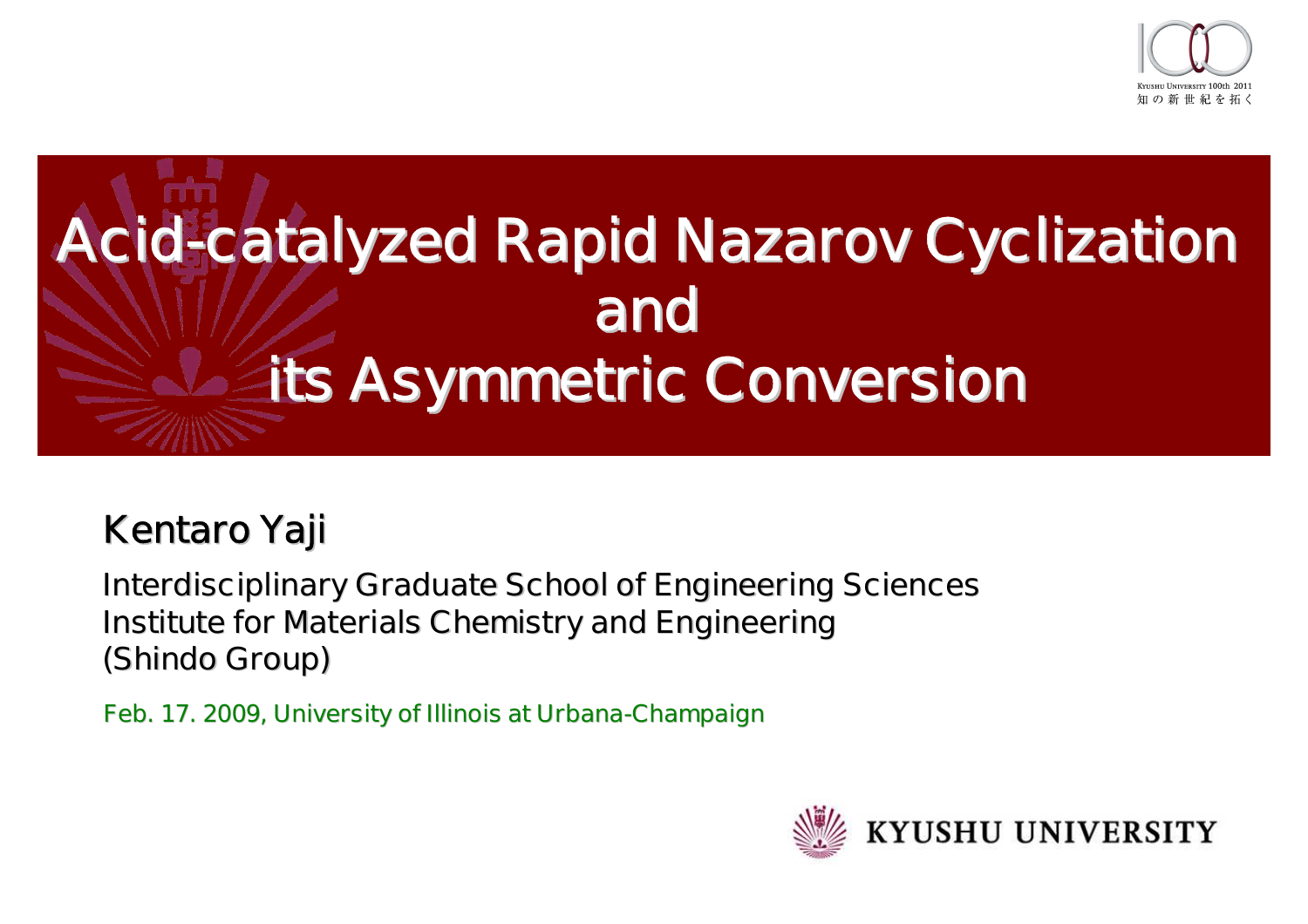

## *Recent developments in Nazarov cyclization*



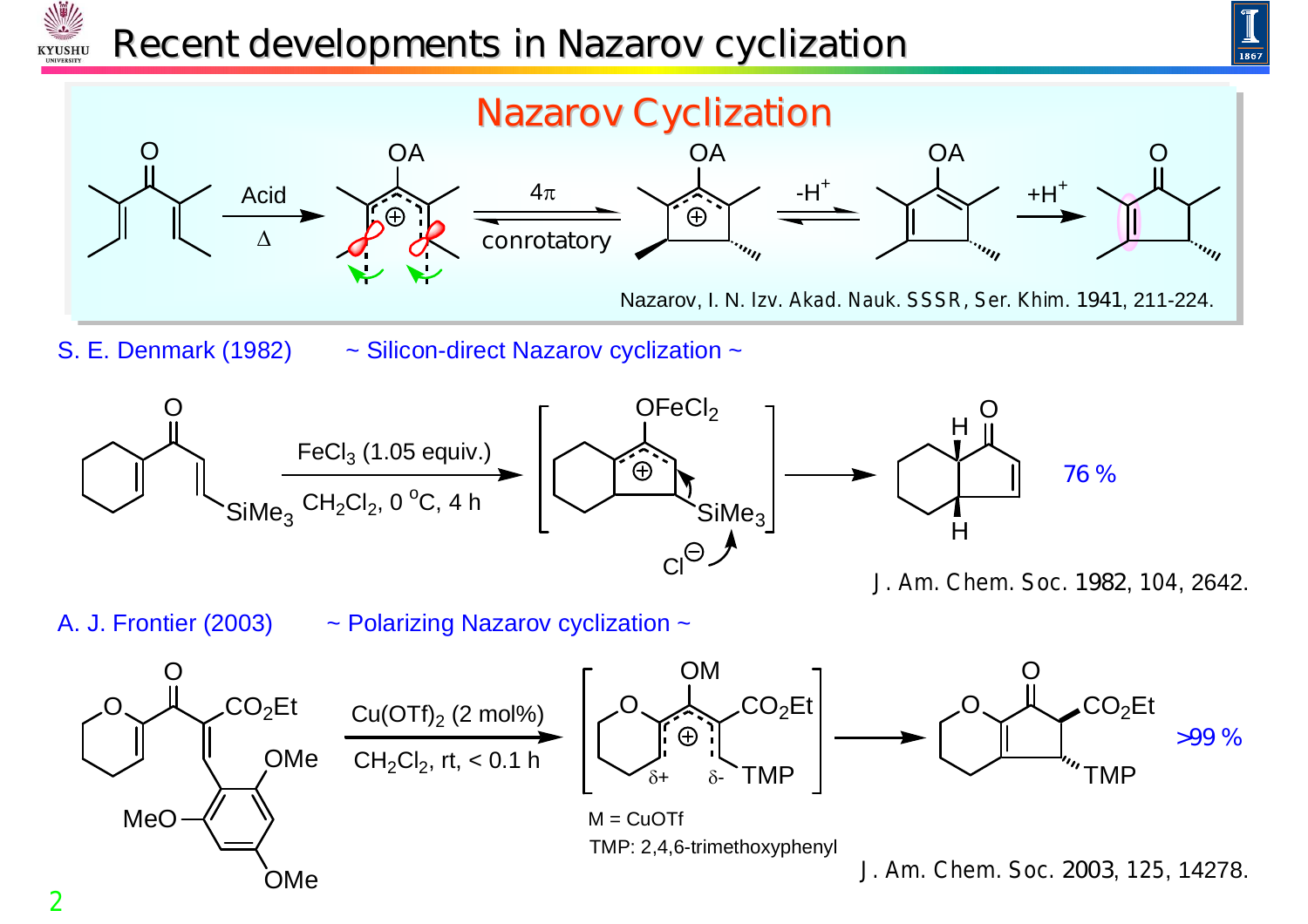

## *Novel effect of electron-donating β-substituents*



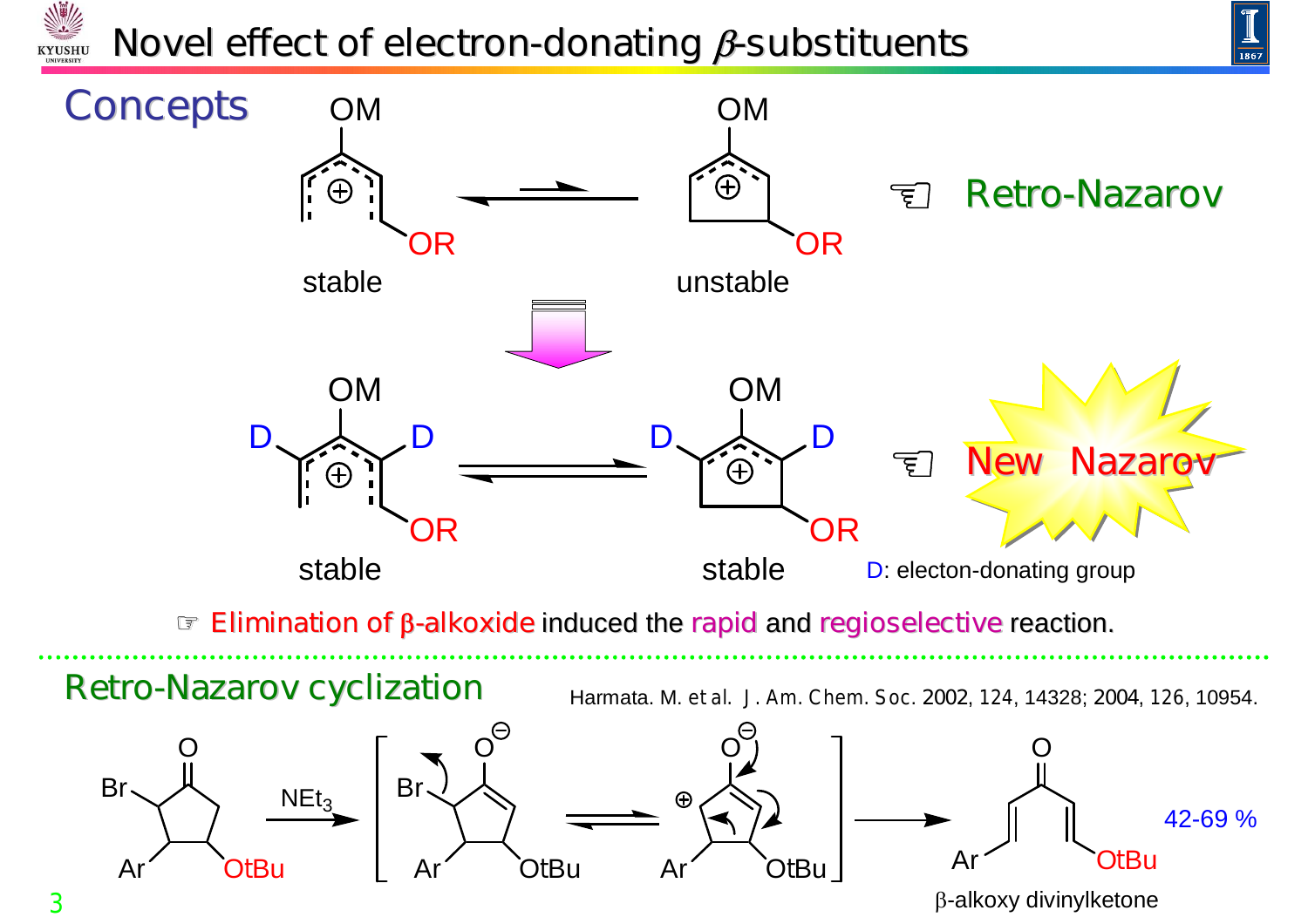# *Acid-catalyzed rapid Nazarov cyclization*

NW

**KYUSHU** 



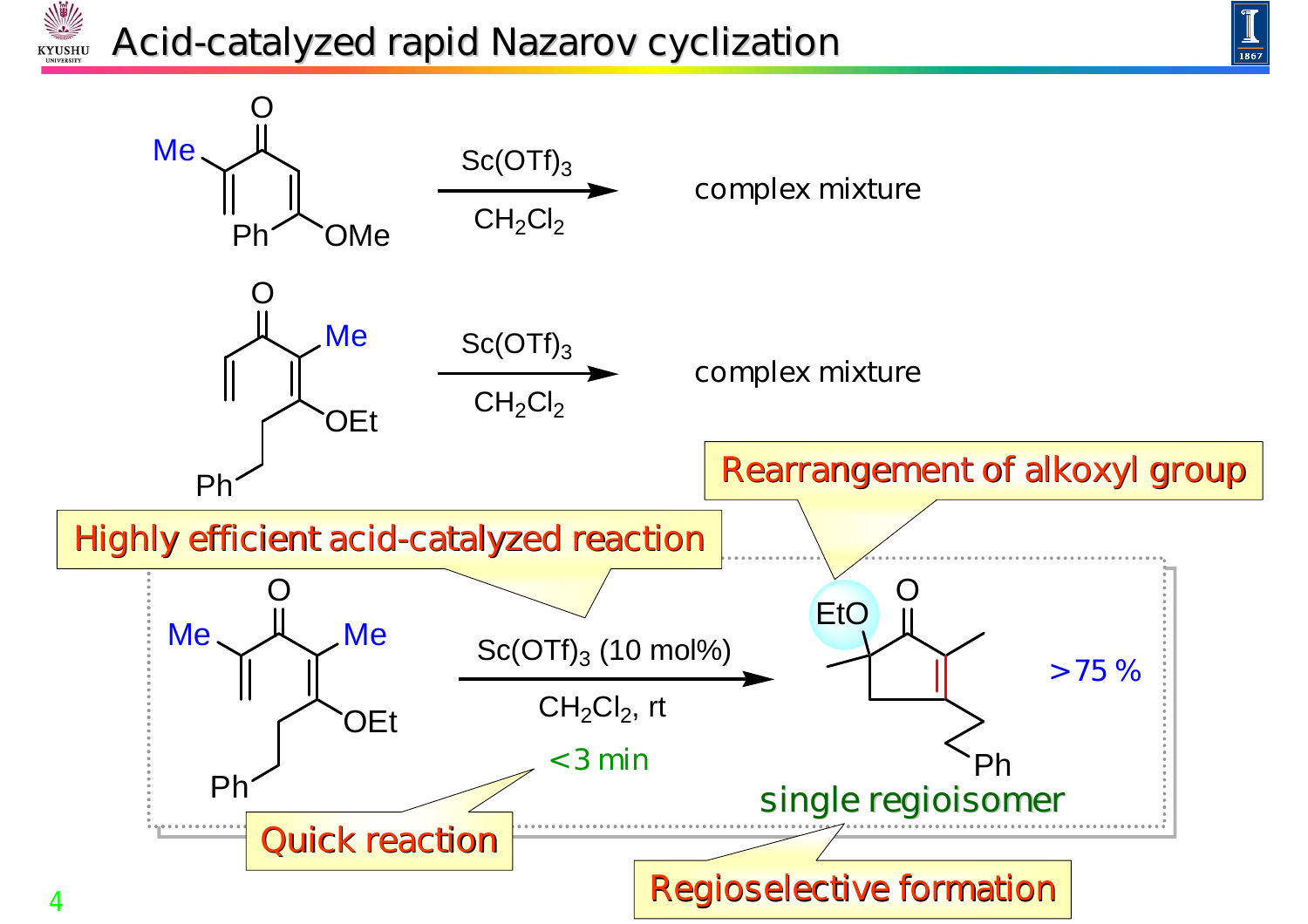



川乳

**KYUSHI** INIVERSIT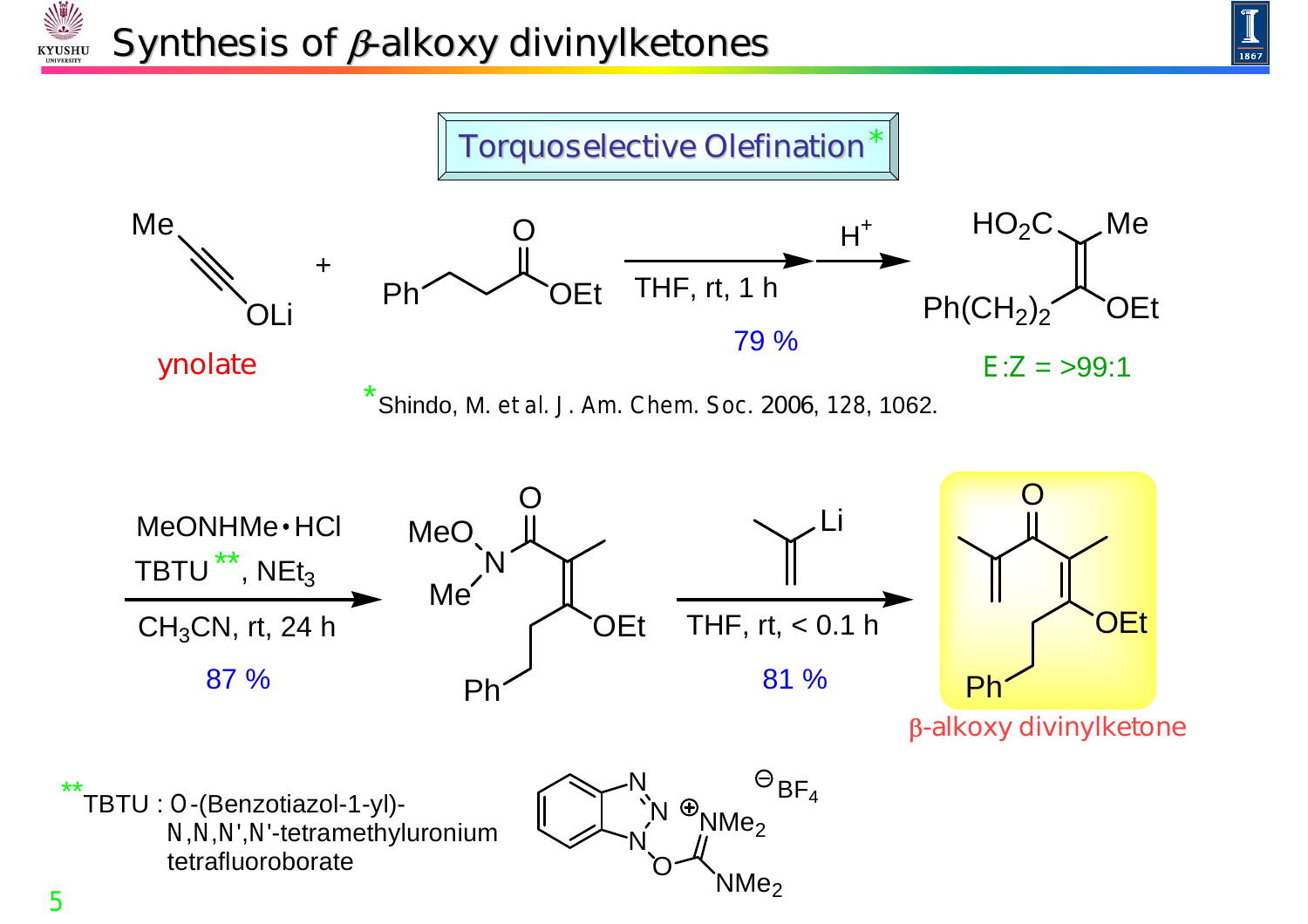# *Lewis-acid catalyzed Nazarov cyclization*





|  | Entry <sup>a</sup> | Lewis acid        | mol% | Time (min) | Additive         | Product          | Yield $(\%)$ |
|--|--------------------|-------------------|------|------------|------------------|------------------|--------------|
|  |                    | FeCl <sub>3</sub> | 10   | $<$ 3      |                  | 1                | 62           |
|  | 2 <sup>b</sup>     | $Sc(OTf)_{3}$     | 10   | $<$ 3      |                  | 1                | 92           |
|  | 3                  | $Sc(OTf)_{3}$     | 1    | 10         |                  | 1                | 76           |
|  | $\overline{4}$     | $Sc(OTf)_{3}$     | 10   | $<$ 3      | MeOH (10 equiv.) | $\boldsymbol{2}$ | 72           |
|  | 5 <sup>c</sup>     | $Sc(OTf)_{3}$     | 10   | 20         | $H2O$ (1 equiv.) | $\mathbf{3}$     | 94           |
|  | 6                  | TiCl <sub>4</sub> | 100  | $<$ 3      |                  | 4                | 73           |

 $^{\text{a}}$  0.025 M, unless otherwise noted.  $^{\text{b}}$  0.25 M.  $^{\text{c}}$  The reaction was carried out at 0  $^{\text{o}}$ C in MeCN.

Shindo, M., Yaji, K., Kita, T., Shishido, K. *Synlett ,* **2007***,* 1096.

NW

**KYUSHU**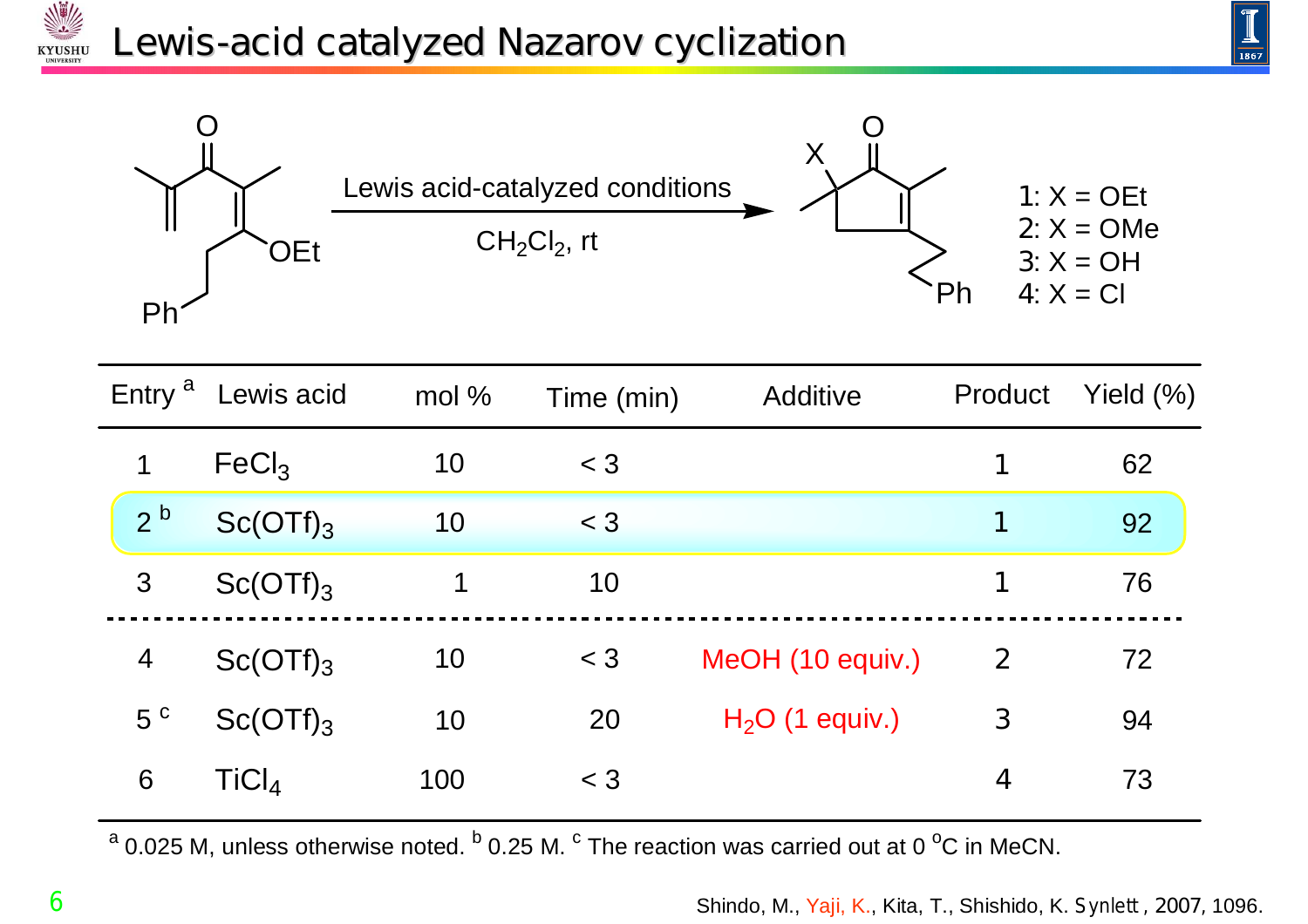# *Brønsted-acid catalyzed Nazarov cyclization*



| Entry <sup>a</sup> | <b>Brønsted acid</b>   | pKa <sup>b</sup> | mol %     | Time (min)  |                         | Product Yield (%) |
|--------------------|------------------------|------------------|-----------|-------------|-------------------------|-------------------|
| 1                  | <b>AcOH</b>            | 4.8              | 100       | no reaction |                         |                   |
| $\overline{2}$     | <b>TsOH</b>            | $-2.8$           | 10        | 10          | 1                       | 40                |
| 3                  | <b>TFA</b>             | $-0.25$          | 200       | 240         | 1                       | 39                |
| $\overline{4}$     | <b>HCI</b>             | -8               | 300       | $<$ 3       | $\overline{\mathbf{4}}$ | 83                |
| 5                  | <b>TfOH</b>            | $-14$            | 0.1       | $<$ 3       | 1                       | 74                |
| 6                  | TfOH/Tf <sub>2</sub> O |                  | 0.1/0.005 | $<$ 3       | 1                       | 91                |
| $\overline{7}$     | Tf <sub>2</sub> O      |                  | 0.001     | $<$ 3       | 1                       | 80                |
| 8                  | Tf <sub>2</sub> NH     | $< -14$          | 0.1       | $<$ 3       | 1                       | 76                |

 $a$  0.25 M.  $b$  pKa value in H<sub>2</sub>O.

Shindo, M., Yaji, K., Kita, T., Shishido, K. *Synlett ,* **2007***,* 1096.

**7**

NY

**KYUSHU**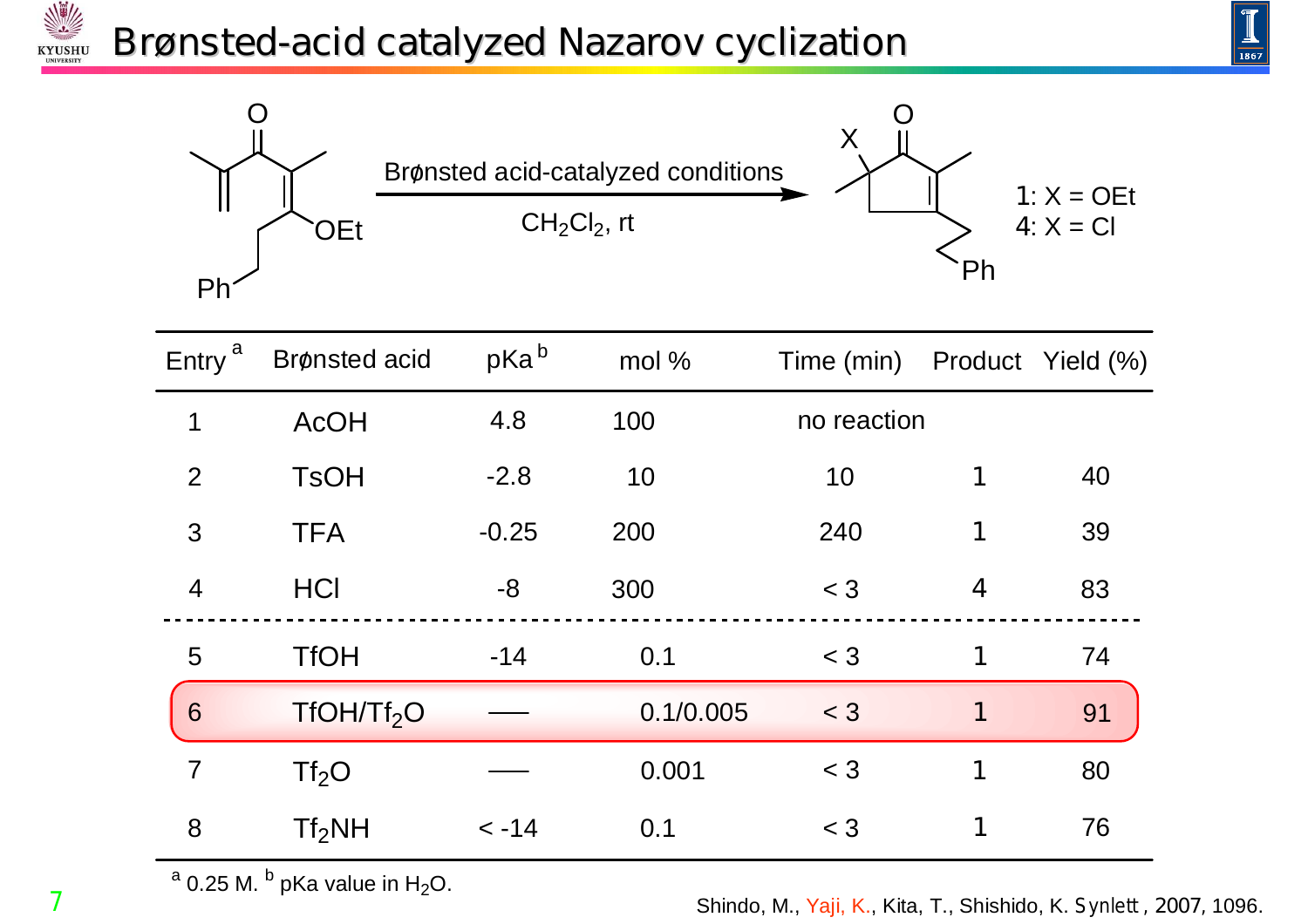#### *Synthesis of multi-substituted cyclopentenones***KYUSHU**





NY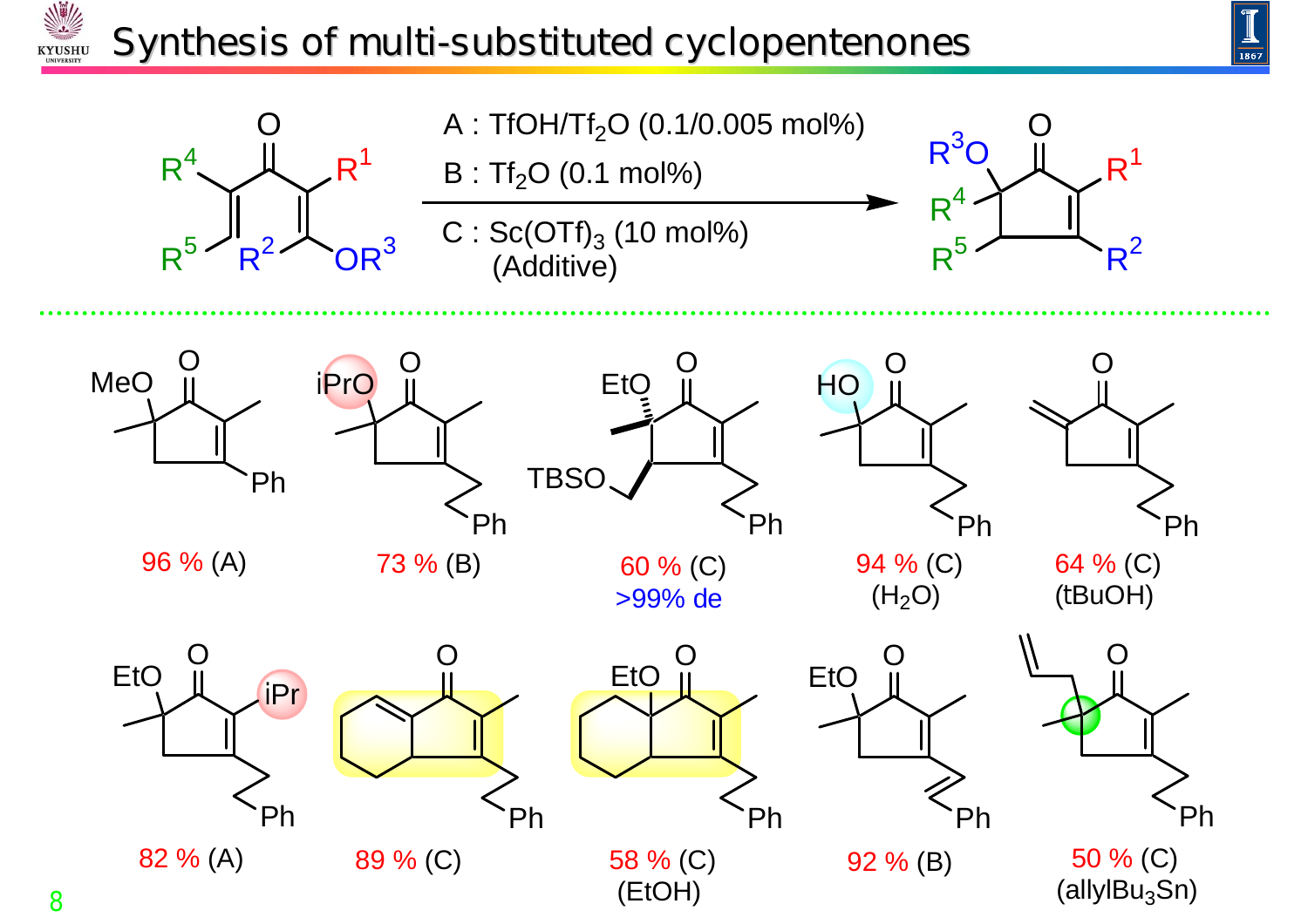



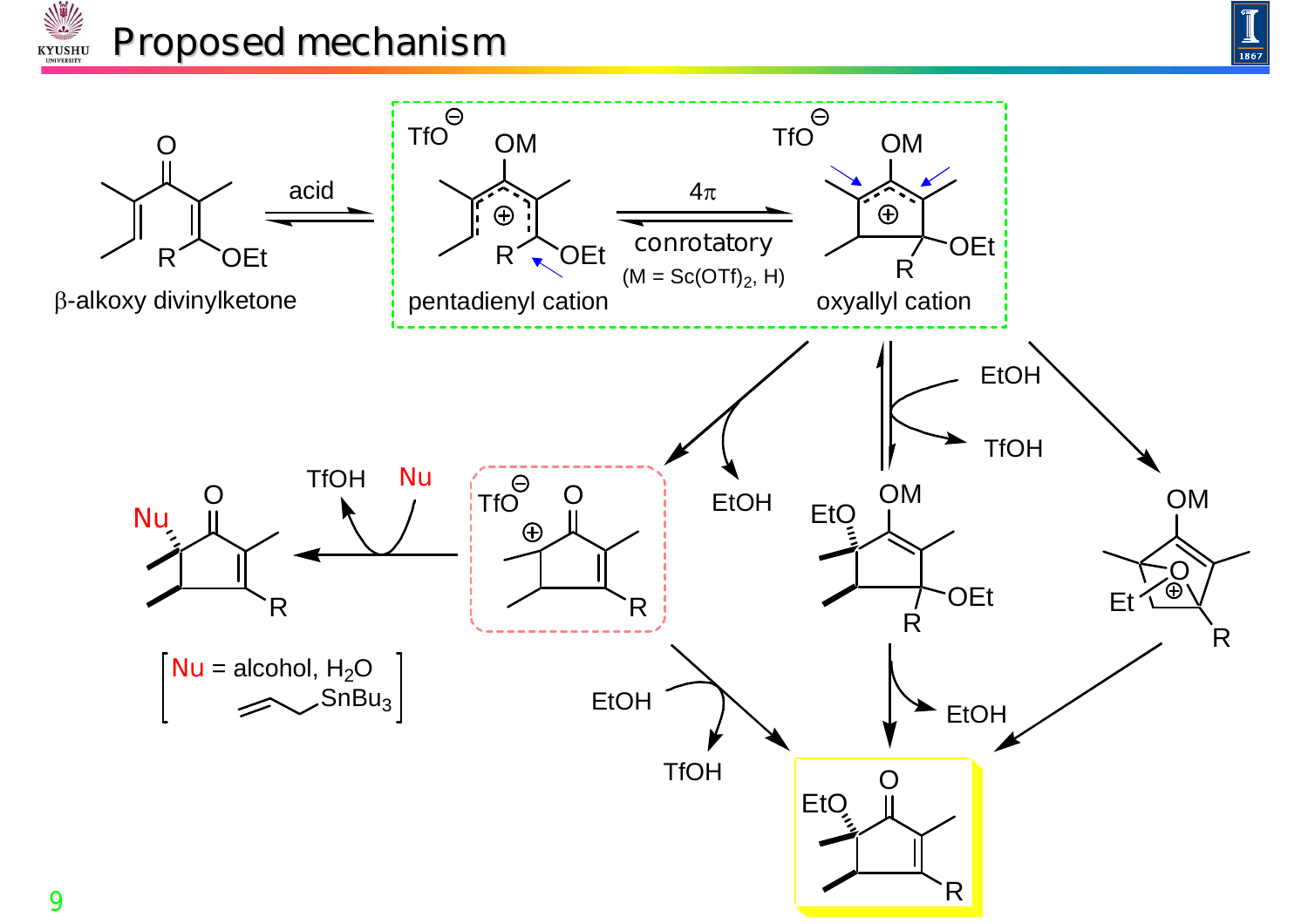



#### **Crossover experiments**

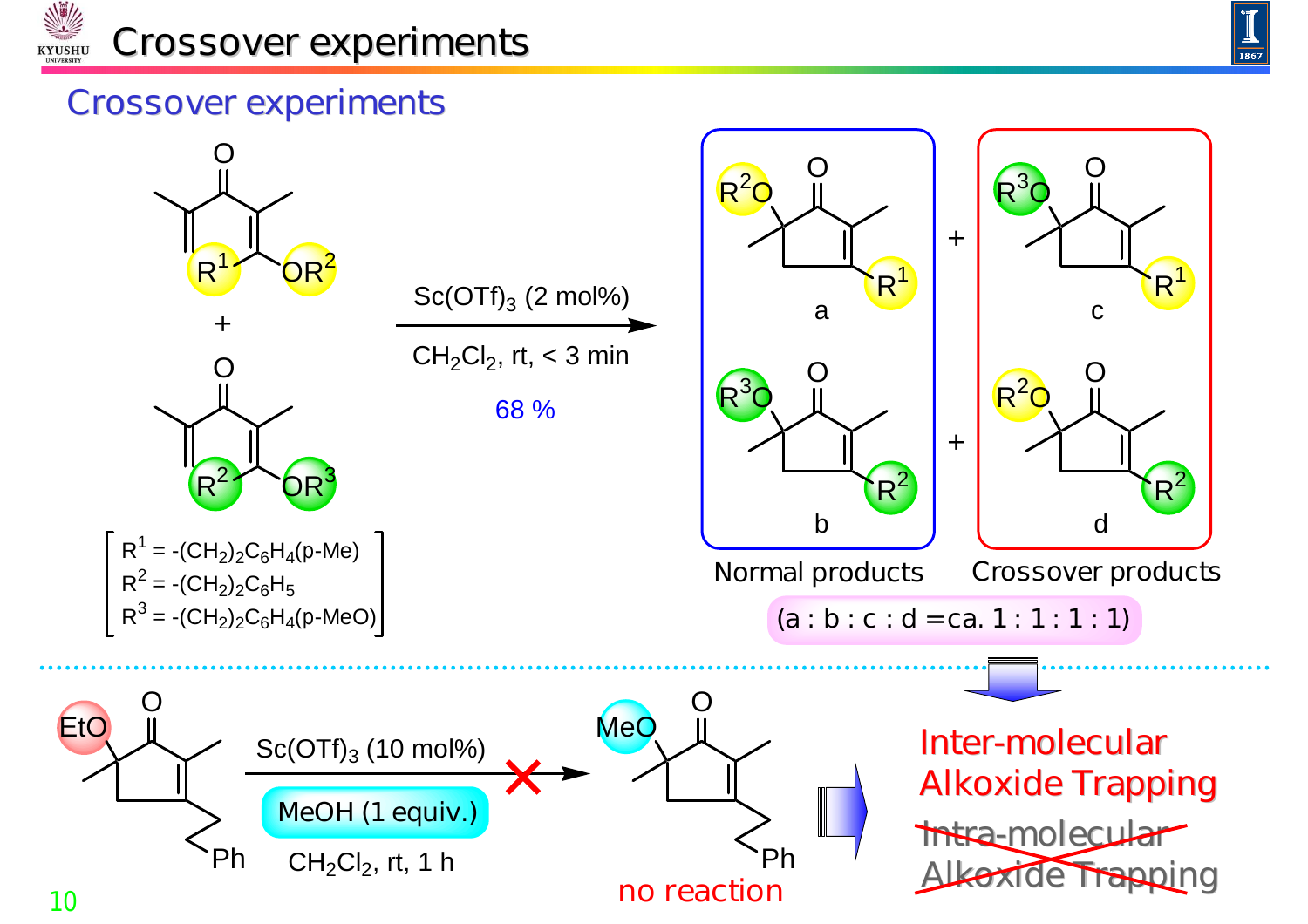

### *Asymmetric Nazarov cyclization*





M. Rueping (2007)  $\sim$  The First Enantioselective Organocatalytic Electrocyclic Reaction  $\sim$ 

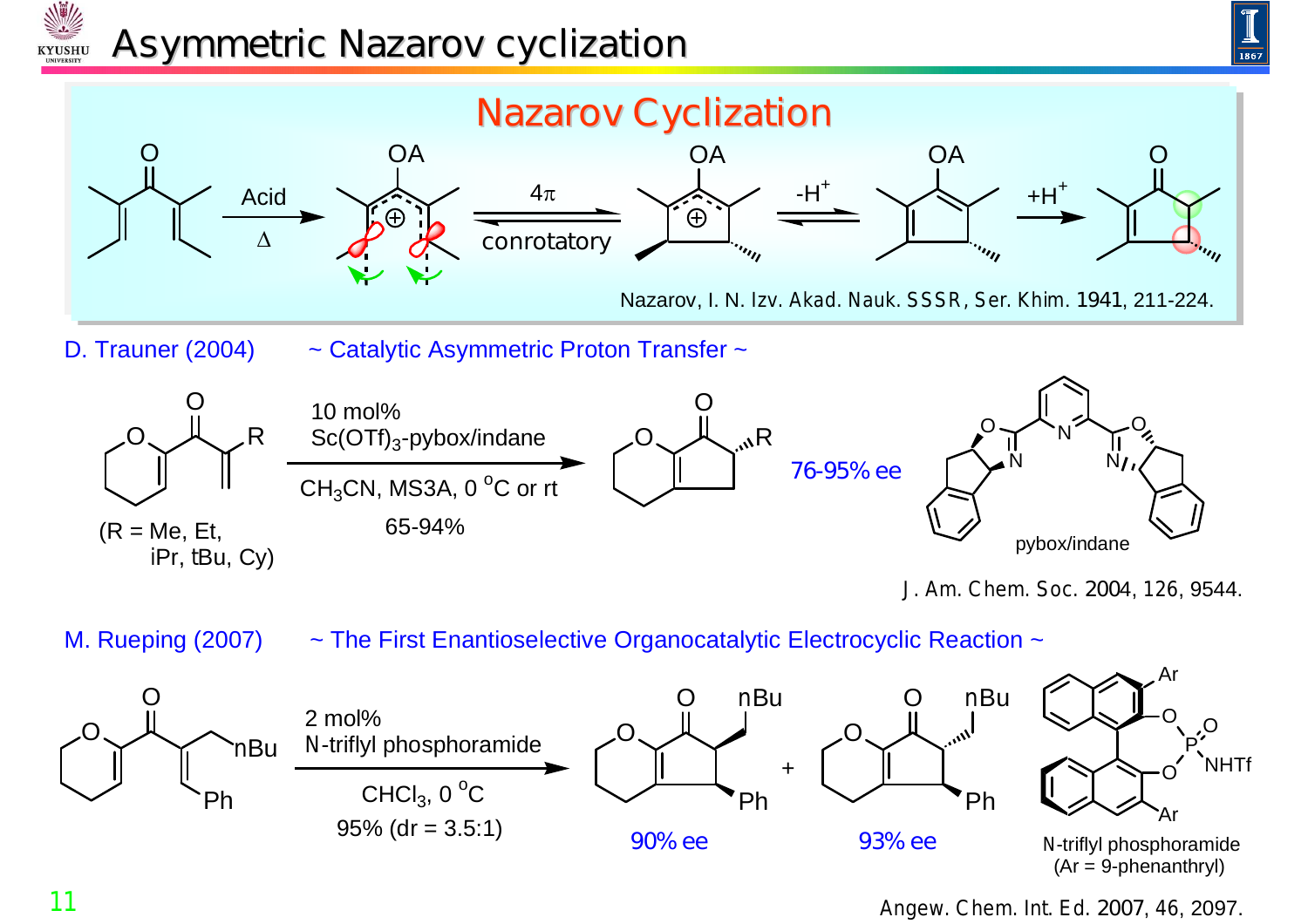



#### **<Mtl(OTf)x- pybox/Ph complexes>**



| <sc(otf)<sub>3 - Ligand complexes&gt;</sc(otf)<sub> |  |  |  |  |
|-----------------------------------------------------|--|--|--|--|
|-----------------------------------------------------|--|--|--|--|

| Entry          | Ligand            | Time (h)        | Yield (%)   | ee $(\% )$     |                                                                          |                                           |          |
|----------------|-------------------|-----------------|-------------|----------------|--------------------------------------------------------------------------|-------------------------------------------|----------|
|                |                   |                 |             |                |                                                                          |                                           |          |
| $\mathbf 1$    | pybox/Ph          | 3               | 65          | 51             |                                                                          |                                           |          |
| $\overline{2}$ | pybox/p-MeO-Ph    | $\overline{2}$  | 56          | 46             | 'R                                                                       |                                           |          |
| 3              | pybox/Ph, Me      | 0.5             | 69          | 8              | R<br>R                                                                   |                                           |          |
| $\overline{4}$ | pybox/indane      | $5\phantom{.0}$ | 59          | 3              | $pybox/Ph:R1 = Ph, R2 = H$                                               | box/Ph: $R = Ph$<br>box/t-Bu: $R = t$ -Bu | Ph<br>Ph |
| 5              | $pybox/i-Pr$      | 12              | 37          | 9              | pybox/p-MeOPh:<br>$R^1 = p$ -MeO-Ph, $R^2 = H$                           |                                           | DBFOX/Ph |
| 6              | pybox/Bn          | 24              | 46          | 3              | pybox/ <i>i</i> -Pr: $R^1 = i$ -Pr, $R^2 = H$                            |                                           |          |
| $\overline{7}$ | box/Ph (Cu)       |                 | 74          | $\overline{0}$ | pybox/Ph, Me: $R^1$ = Ph, $R^2$ = Me                                     |                                           |          |
| 8              | box/ $t$ -Bu (Cu) |                 | no reaction |                | pybox/indane: $R^1$ , $R^2$ = indanyl<br>pybox/Bn: $R^1$ = Bn, $R^2$ = H |                                           |          |
| 9              | DBFOX/Ph (Ni)     | 0.5             | 90          | $\overline{0}$ |                                                                          |                                           |          |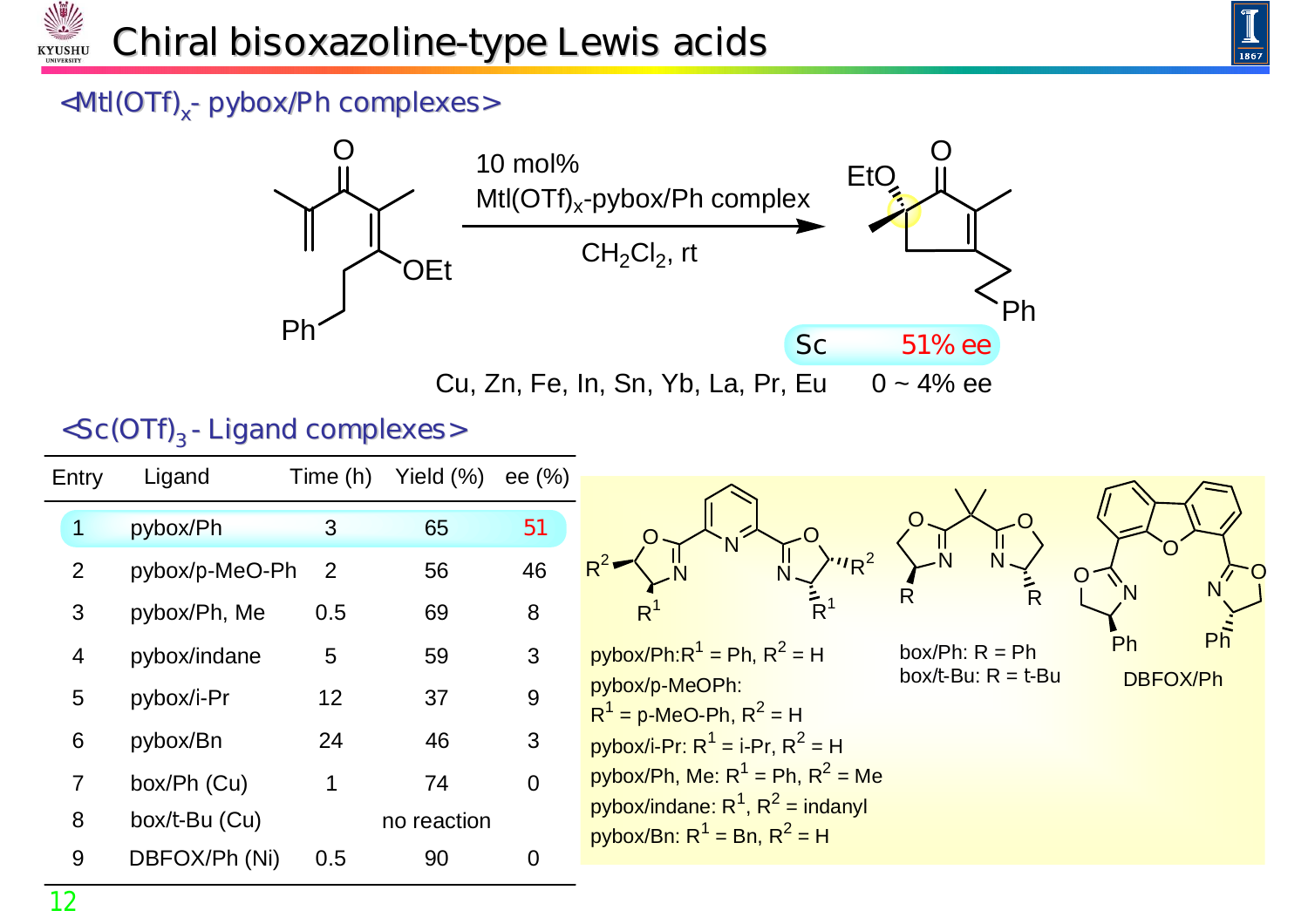

## *Screening of chiral Lewis or Brønsted acids*



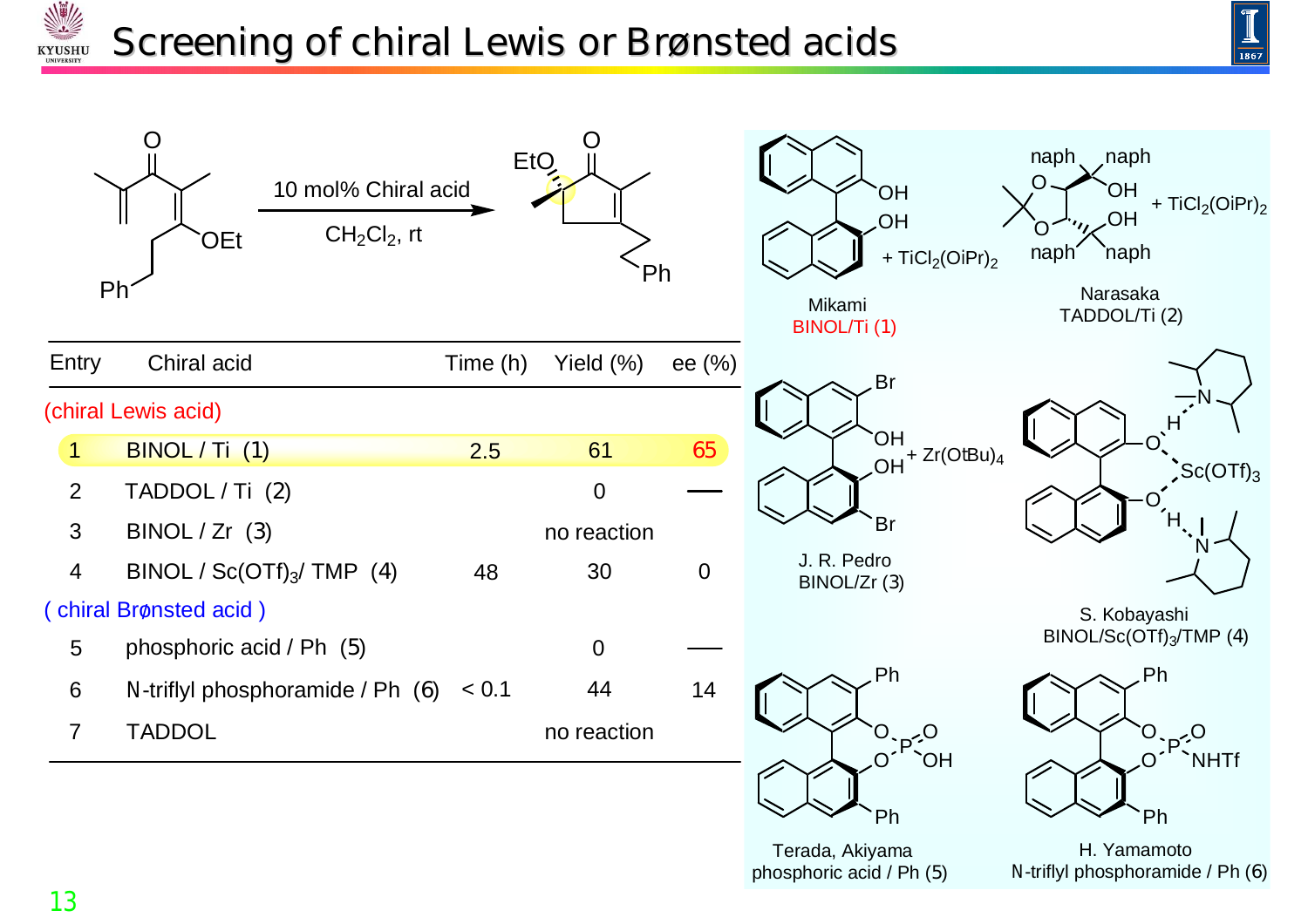



#### **The ratio of Sc(OTf)<sub>3</sub> : pybox/Ph**

|                | 10 mol%<br>OEt     | $Sc(OTf)_{3}$ -pybox/Ph complex<br>$CH2Cl2$ , rt | <b>EtQ</b>     | Ph        | Ph             | ءِ<br>Ph<br>$(R, R)$ -pybox/Ph |
|----------------|--------------------|--------------------------------------------------|----------------|-----------|----------------|--------------------------------|
| Ph<br>Entry    | $Sc(OTf)_3:$ pybox | Additive (ratio) <sup>b)</sup>                   | Time (h)       | Yield (%) | ee $(\%)$      |                                |
|                |                    |                                                  |                |           |                |                                |
| 1              | 1:1.1              |                                                  | $\mathbf 1$    | 71        | $\overline{0}$ |                                |
| $\overline{2}$ | 1:1.5              |                                                  | 1              | 64        | 21             |                                |
| 3              | 1:1.8              |                                                  | 3              | 65        | 51             | - Condition (A)                |
| $\overline{4}$ | 1:2.0              |                                                  | 5              | 72        | 40             |                                |
| 5              | 1:1.1              | NEt <sub>3</sub> (0.7)                           | $\overline{3}$ | 71        | 54             | <b>Condition (B)</b>           |
| $6^{a)}$       | 1:1.1              | $NEt_3(0.9)$                                     | 20             | 55        | 56             |                                |
| $\overline{7}$ | 1:1.1              | pyridine (0.7)                                   | 20             | 30        | 54             |                                |
| 8              | 1:1.1              | Hünig base (0.7)                                 | 1.5            | 69        | 46             |                                |
| 9              | 1:1.1              | $K_2CO_3(0.7)$                                   | $\overline{2}$ | 58        | 25             |                                |

a) The starting material remained. b) The ratio based on  $Sc(OTf)_{3}$ .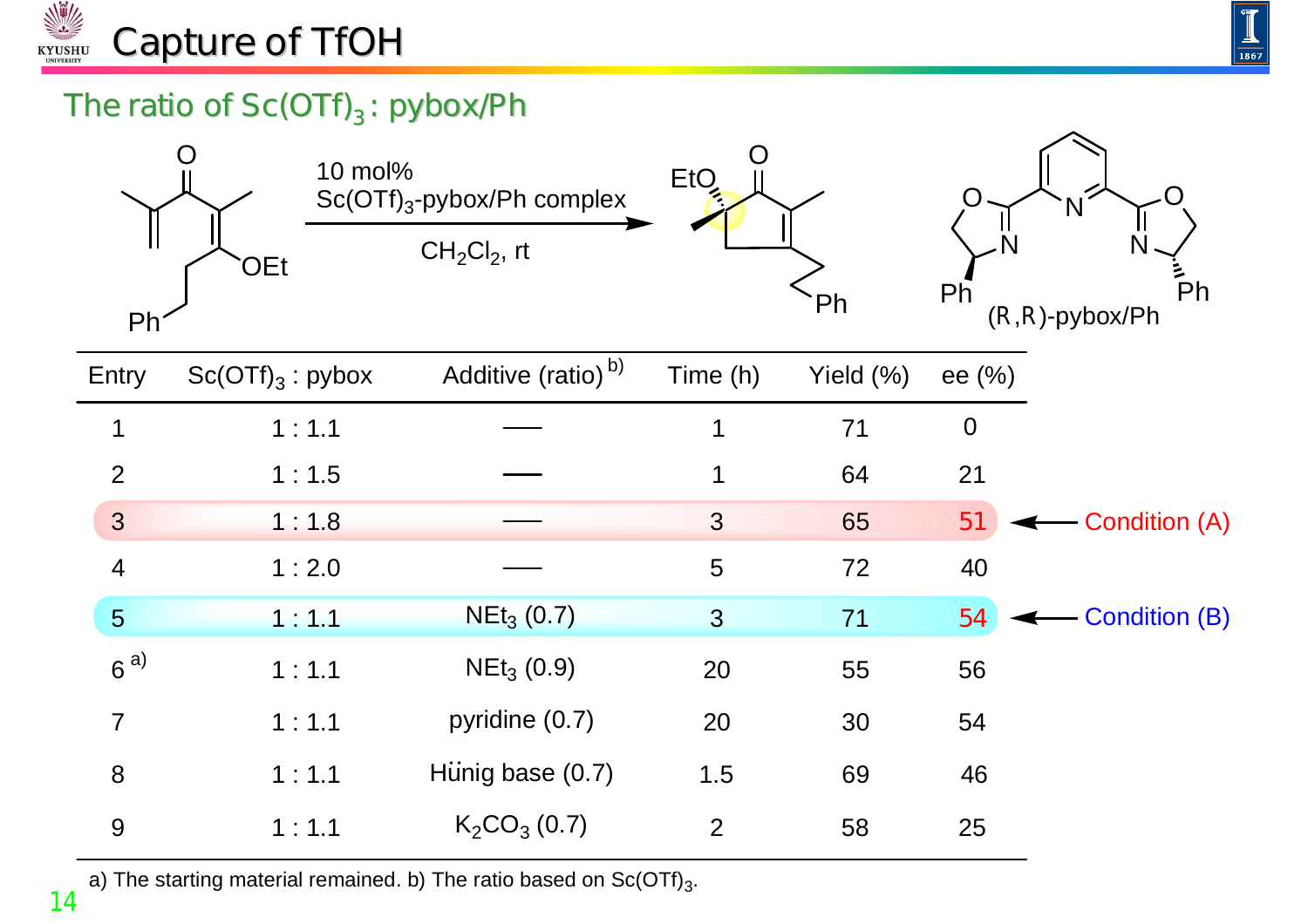

## *Asymmetric Nazarov cyclization*







40% (12% ee)







Sterically hindered  $\beta$ -alkoxy groups improved the stereoselectivity.

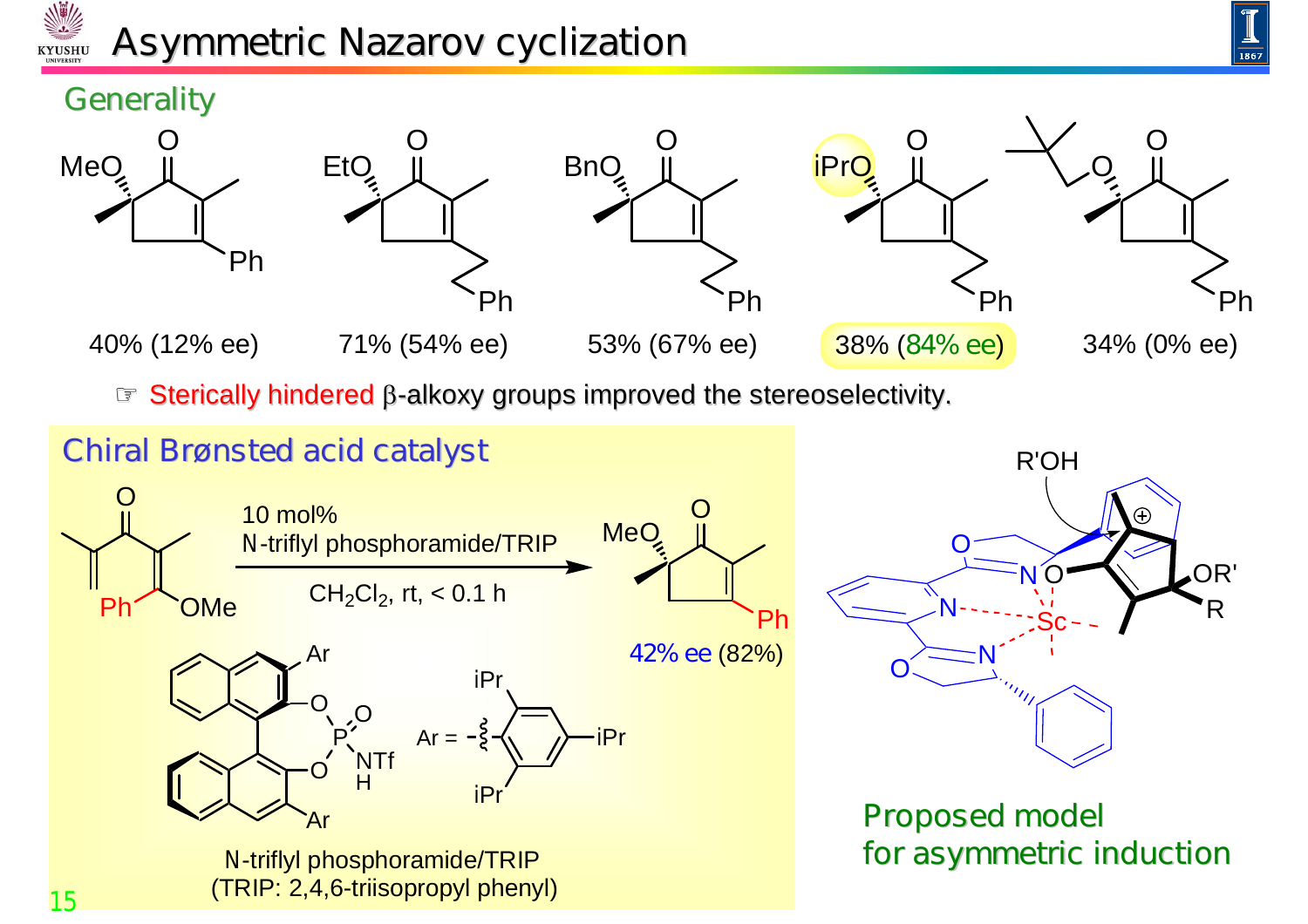





| Entry                    | <b>Solvent</b>                  | Yield       | ee $(\% )$ |
|--------------------------|---------------------------------|-------------|------------|
| 1                        | CH <sub>2</sub> Cl <sub>2</sub> | 41          | 80         |
| $\overline{2}$           | <b>MeOH</b>                     | no reaction |            |
| 3                        | <b>EtOH</b>                     | no reaction |            |
| $\overline{\mathcal{A}}$ | <b>PrOH</b>                     | 55          | 91         |
| 5                        | $PPOH + CH2Cl2$ (1:1)           | 56          | 90         |
| 6                        | <b>fBuOH</b>                    | no reaction |            |

Using *i*PrOH as a solvent, stereoselectivity was improved.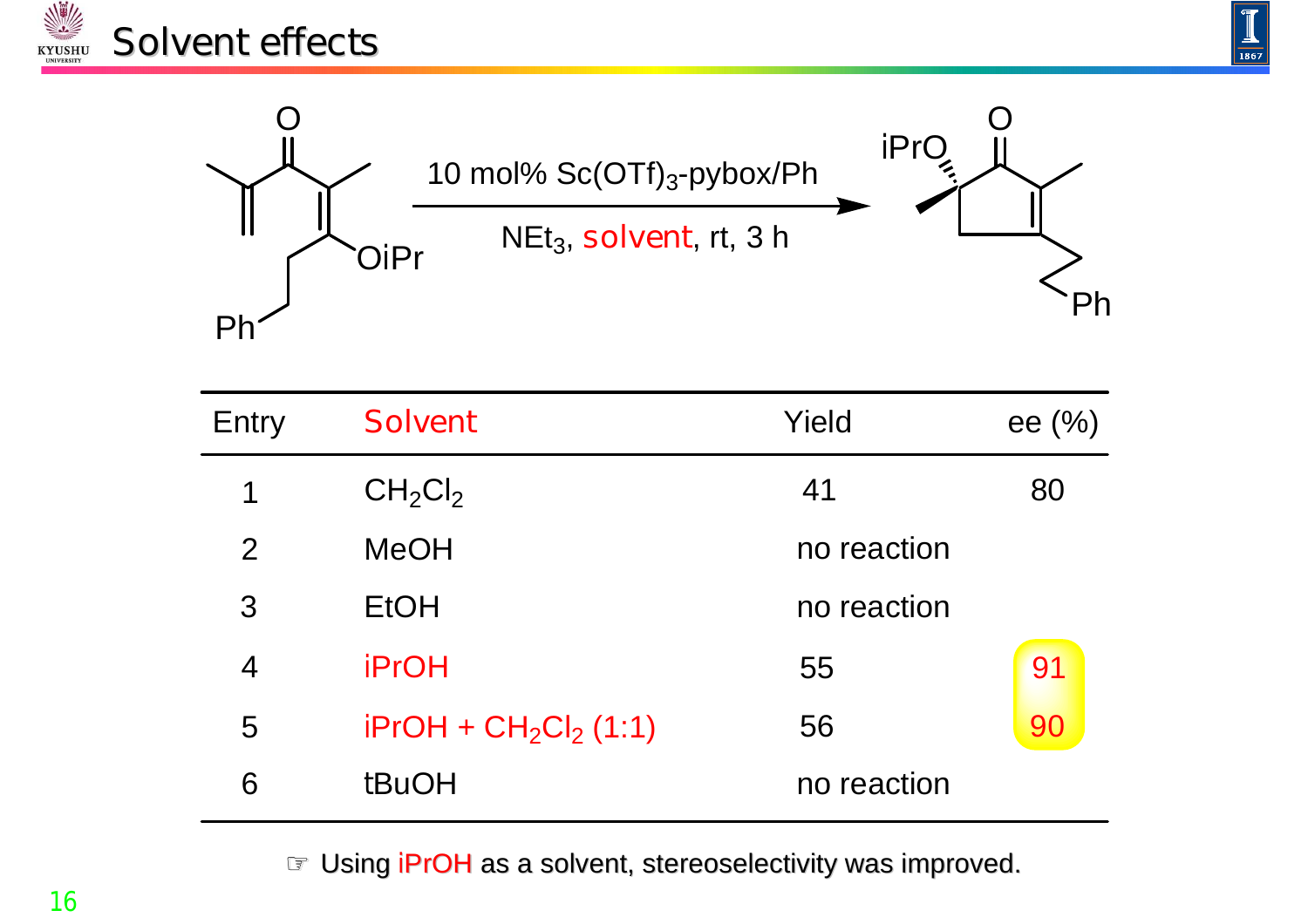

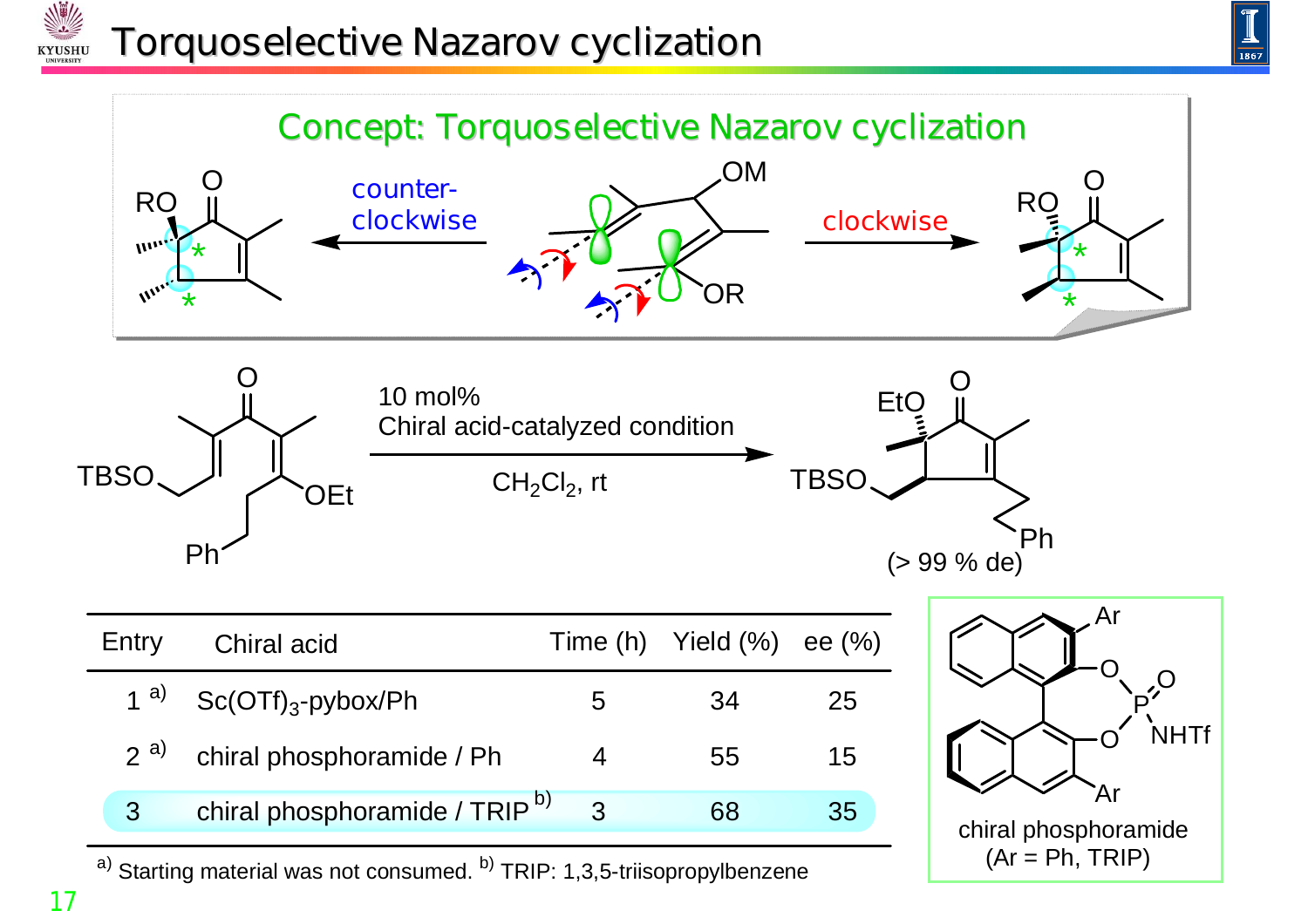



#### **1. Acid-catalyzed Rapid Nazarov Cyclization**



Shindo, M.; Yaji, K.; Kita, T.; Shishido, K. *Synlett* **2007**, *7*, 1096*.*

#### **2. Catalytic Asymmetric Nazarov Cyclization**



The 128th Annual Meeting of the Pharmaceutical Society of Japan Highlight Selected Title.

#### **3. Asymmetric Torquoselective Nazarov Cyclization**



**18**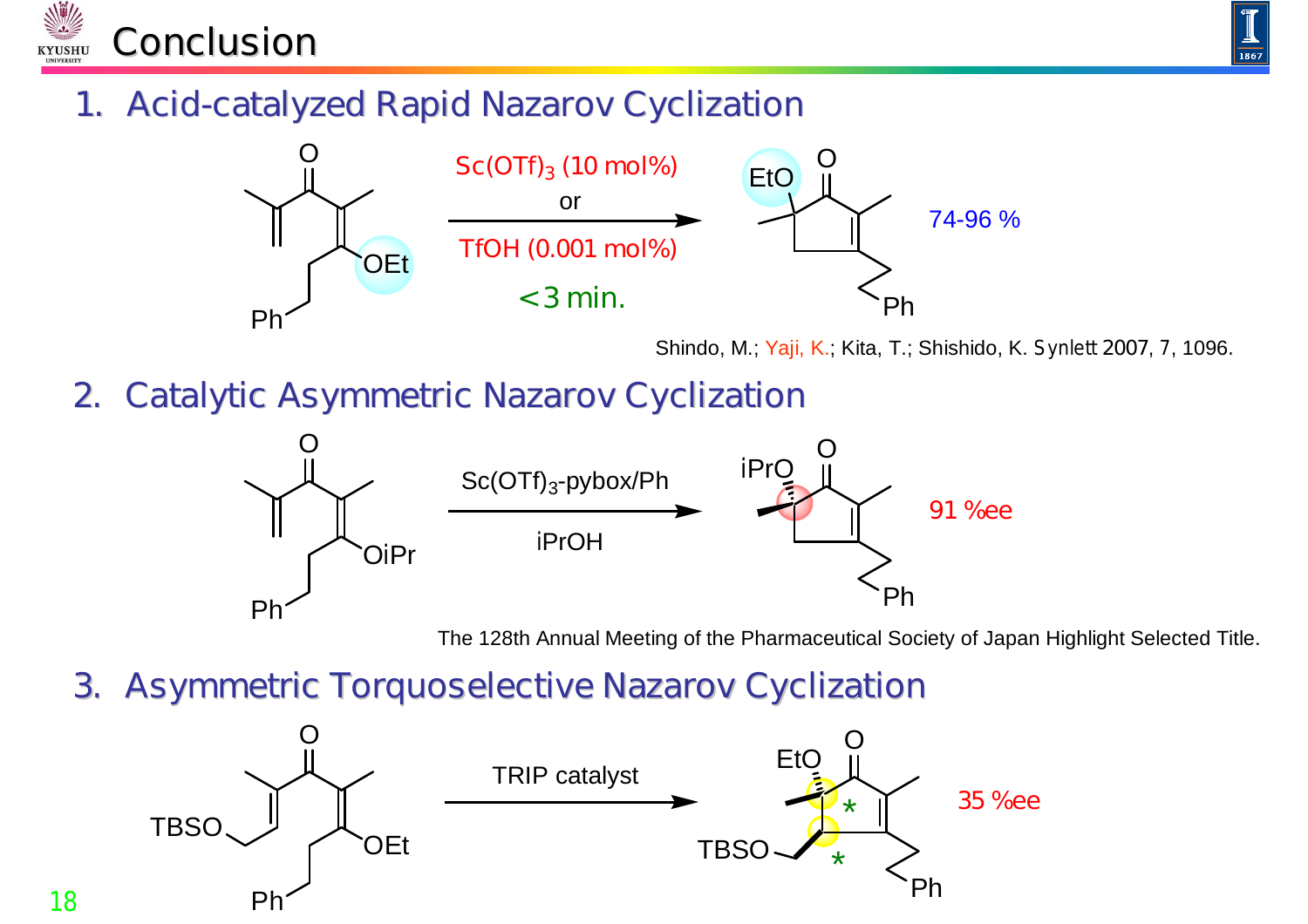

#### *The current project*



## **Total Synthesis of Stemonamide & Isostemonamide**







*stemona japonica Miq.*

Alkaloids from *Stemona* plants have been used in Chinese and Japanese folk medicine as cough-relief agents and insecticides.

**From the roots of** *Stemona japonica*

The biological activities of stemonamide & isostemonamide has not been reported.

Structure: Xu, R-S. *et al. J. Nat. Prod*. **1994**, *57*, 665. The 1st Total Synthesis: (racemic) Kende, A. S. *et al. Org. Lett.* **2001**, *3*, 2505.;*Tetrahedron.* **2002**, *58*, 61. The 2nd Total Synthesis: (racemic) Ishibashi, H. *et al. Org. Lett*. **2008**, *10*, 197.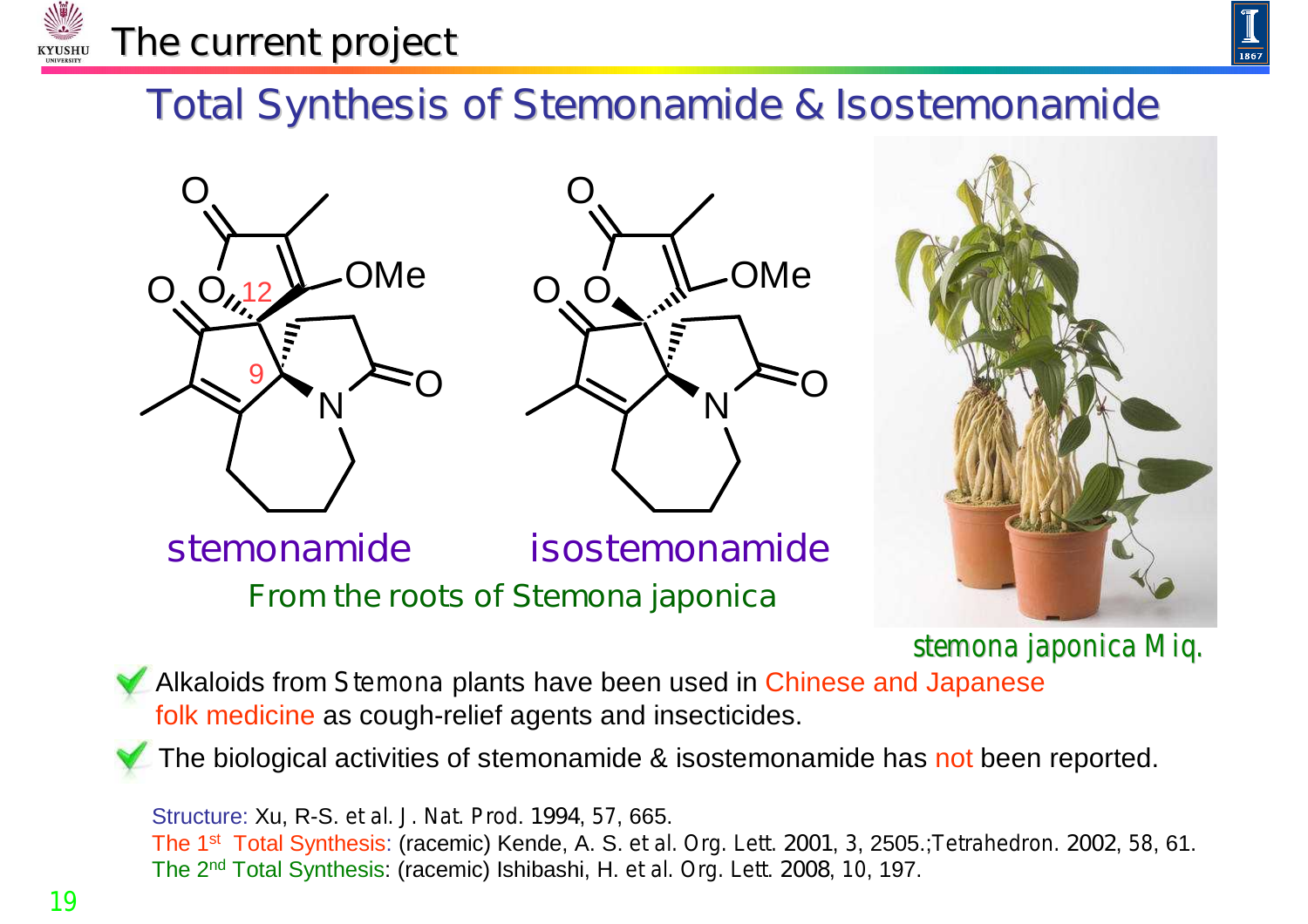#### V *Synthetic strategy for Stemonamide* **KYUSHU**